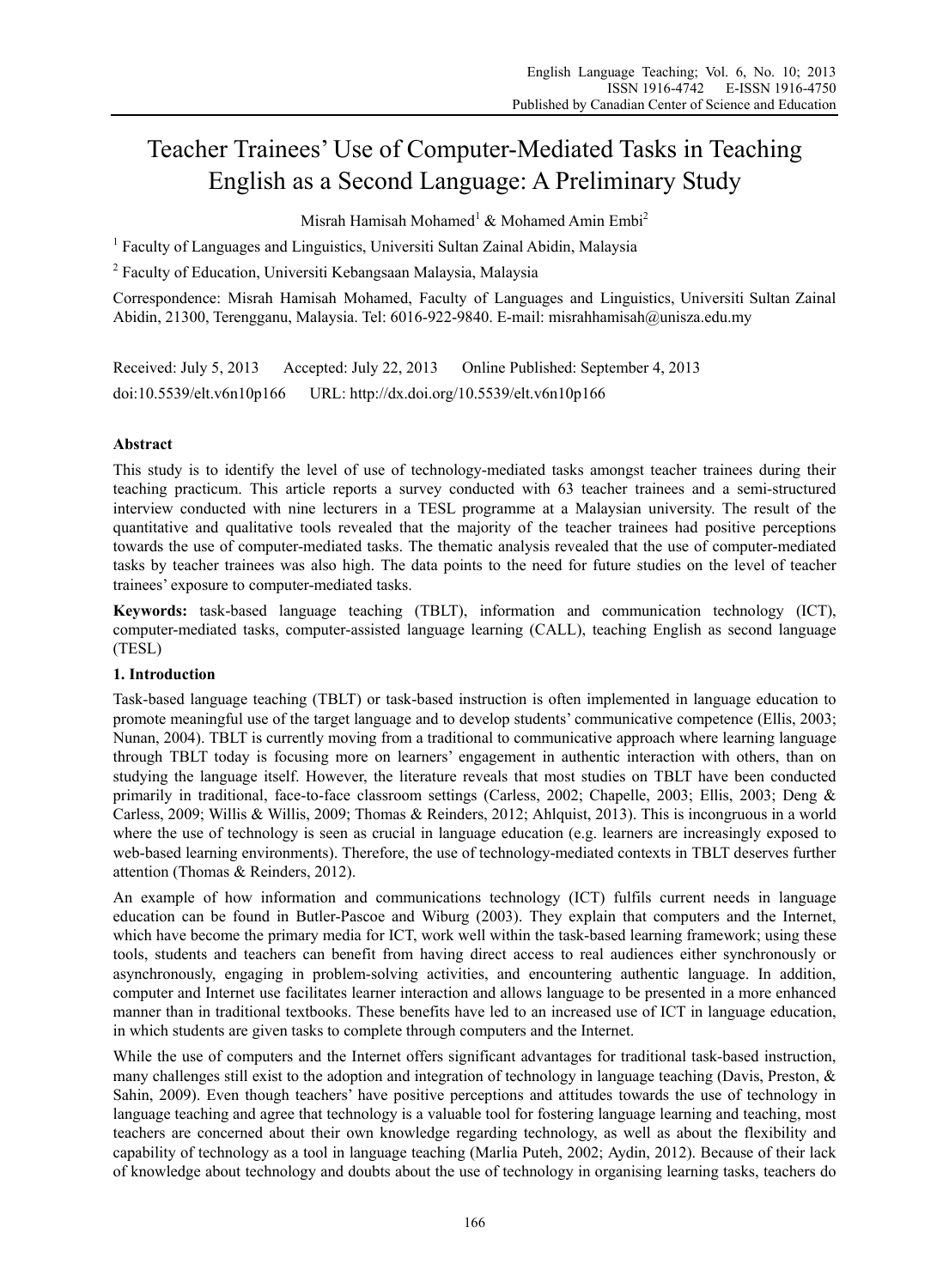not have consistent levels of technological exposure and practice during their pre service training. For this reason, the researchers in current study found that a need exists to determine how frequently teacher trainees use technology-mediated tasks, especially during their teaching practicum.

Thus, the purpose of this study is to identify the level of use of technology-mediated tasks amongst teacher trainees during their teaching practicum. Following the introduction, a literature review will describe studies that have been conducted on TBLT, ICT, and computer-mediated tasks among English teachers. The methods used in this study will be described in the third section. Section Four will present the details of the data collection and analysis. The results and discussion will be elaborated in section five. Finally, the conclusion will evaluate the significance of the findings.

# **2. Literature Review**

# *2.1 Task-Based Language Teaching*

TBLT constitutes a version of communicative language teaching. This is due to the fact that tasks can function as a useful device for planning a communicative curriculum, particularly in contexts where very few opportunities exist for more authentic communication experiences (Ellis, 2003). It is especially necessary for language learners in Asia, who have limited opportunities to use the target language on a daily basis, to be provided with real communication opportunities in the classroom (Jeon, 2005). Willis (2007) presents two approaches that can expose the learners to real communicative experiences: (1) form-based approaches and (2) meaning-based approaches.

Both approaches of TBLT make use of lesson sequences organized as a single 'task cycle' with three broad phases: (1) pre task, (2) task, and (3) post task (Willis, 2007; Skehan, 1996). The form-based or form-focused approach begins with the teacher isolating one or two specific forms, grammatical structures, or functions in the second/foreign language and identifying them as the target form(s) for the lesson. Learners then go on to practice the form(s) under careful teacher control and are finally offered the opportunity to produce the target form(s) in a communicative activity (Willis, 2007). At the end, they are expected to produce the target form(s) with an acceptable level of accuracy.

Another approach, the meaning-based approach, is believed to be more effective for encouraging learners to use the language as much as possible, because in this approach, the teacher usually does not attempt to control the learner's language, even if some of the language produced by the learners is inaccurate. However, the teacher participates in the interaction by helping learners to shape and clarify what they want to say. The learners are successful if they are able to successfully communicate their meaning. In the final phase of this approach, 'learners perform consciousness-raising and practice activities directed at specific linguistic features that occurred in the input of the task and/or in transcripts of fluent speakers doing the task' (Ellis, 2003, p. 33).

Regardless of which approach is used, a task-based lesson involves not only a single task but also a sequence of discrete tasks. No clear consensus exists as to exactly what activities can constitute a task, but most studies agree that the main feature of a task is that some meaning is expressed through it (McDonough & Chaikitmongkol, 2007; Nunan, 2004; Ellis, 2003; Richards & Rodgers, 2001). Bygate, Skehan, and Swain (2001) claim that a task is an activity that requires the learners to achieve an objective through the use of language with an emphasis on meaning. Nunan maintains that the task is 'a piece of classroom work which involves learners in comprehending, manipulating, producing or interacting in the target language while their attention is principally focused on meaning rather than form' (as cited in Ellis, 2003, p. 4).

Bygate (1999) suggests that tasks are needed in language lessons in order to improve the fluency, accuracy, and complexity of learners' communication. Since TBLT is primarily based on tasks, its implementation in a classroom seems to be significant and accommodating. Studies from Tabatabaei and Hadi (2011) and Jeon and Hahn (2006) reveal that teachers believe that TBLT should be employed in language education because of its collaborative, interactional nature and its motivational potential. However, TBLT has traditionally been implemented primarily in the context of face-to-face interaction within a single classroom. The incorporation of ICT in TBLT would be an extra advantage because students are already well exposed to web-based environments.

# *2.2 Computer Technology and the Internet in Language Teaching*

ICT is now perceived as a promising language learning tool because of its versatility and adaptability. It provides the basic technology for assisting learners to acquire important communication skills, especially in the English language (Hassanzadeh, 2012). ICT is defined as a 'diverse set of technological tools and resources used to communicate, and to create, disseminate, store, and manage information' (Ghasemi & Hashemi, 2011, 3098).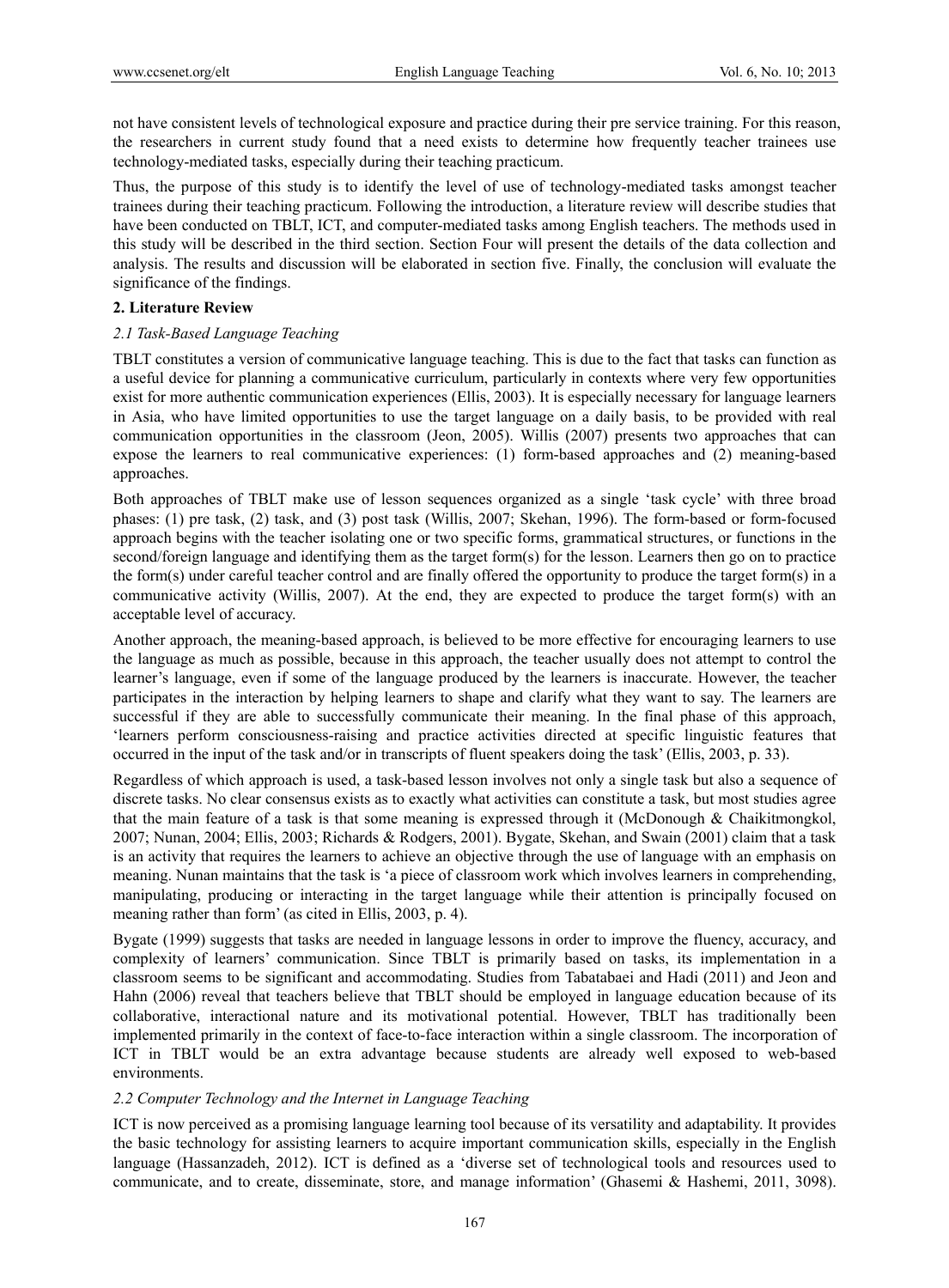These technologies include computers, the Internet, broadcasting technologies such as radio and television, and telephony.

Among all of the above technologies, computers and the Internet together have been described to be the tools with the most potential for the field of language learning. This is best illustrated by Warschauer and Healey (1998), who state that computer software is no longer purely a technological object, but rather a medium for communication and negotiation of meaning. It is a powerful tool that can create opportunities for authentic and meaningful interaction both within and outside the classroom. Furthermore, Chapelle (2003) states that computers represent a great potential for the facilitation of language input because of their ability to integrate multimedia material such as videos, images, and text simultaneously into one single screen. These positive aspects of computers are complemented by the existence of the Internet, which allows a wider range of opportunities for more authentic and meaningful interaction.

Many scholars agree that teaching through computers, or computer-assisted language learning (CALL), has many advantages ( Yunus, Hashim, Embi, & Lubis, 2010; Yunus, Salehi, Tarmizi, & Syed, 2011; Umar & Jalil, 2012; Yunus & Salehi, 2012). For example, this technology can be used to support teachers who lack adequate skills and content knowledge to improve the quality of their teaching. Moreover, teachers who are hesitant to sit in classrooms or who feel that they are too old for the formal education system might find the interactive and asynchronous nature of computers and the Internet helpful for their professional development. This mode of teaching also enables teachers to transmit more information to a larger number of students in a shorter time. In addition, providing stimulating visual aids through CALL is a valuable strategy for supporting comprehension in the new language.

ICT is also a useful tool for learners' own social, cultural, and linguistic exploration. By using new technologies such as computers and the Internet in the language classroom, we can better prepare students for real-life exposure to the target culture(s). ICT enables learners to access and search for information worldwide, and at the same time facilitates their interaction and communication with native speakers and other communities by enabling them to use language for real purposes and in real contexts. This occurs particularly when learners are using email, blogs, and video conferencing. Furthermore, Ghasemi and Hashemi (2011) claim that computers and the Internet can support and integrate literacy skills because they can be used to enhance interactive teaching and learning styles and to provide many opportunities for creativity. ICT also offers a powerful way of enabling learners to be fully engaged in their own language learning process.

Rucheng Li (2012) describes an English program conducted with the assistance of computer applications in which the learners' interest in language learning was effectively raised and their self-esteem greatly enhanced. The study also found that when students took more control over their learning goals and achieved favourable results in accordance with their own decisions, their awareness of setting a definite goal at the beginning of a learning process increases. In addition, it demonstrated that the incorporation of technology (especially computer technology and the Internet) in language teaching had a positive impact on students' performance.

Another study (Galvis, 2011) looks at students' behaviour and attitudes upon switching from a traditional type of communicative language instruction to one using computer technology and the Internet. The findings revealed a positive outcome: the students were willing to use such tools, even when English served as a means for communication. This is evidence that students like the idea of using a new technology as their learning medium. For that reason, having computer-mediated tasks in language teaching seems to be crucial for students' achievement in the target language.

# *2.3 Limited Studies on Computer-Mediated Tasks in Language Teaching*

The increasing prominence of TBLT in language education over the past 15 years has occurred parallel to the emergence of digital technologies/ICT. Like TBLT, digital technologies have been considered 'innovative' and 'transformative', particularly in the sphere of educational practice and classroom methodology (Thomas, 2009). Accordingly, TBLT can no longer continue to develop without more attention paid to the use of computer-mediated tasks. Given such a context, it is important that teachers, when confronted with the future direction of computer-mediated tasks, make choices that are based on practicality and possibility. According to Thomas (2009), teachers are faced with increasingly complex decisions about the tasks they are expected to use in current networked classrooms. The landscape of technology is constantly changing, and it is important for language-teaching professionals with a particular interest in technology to take into consideration the various available methodological developments and explore them through a pedagogical lens.

Real communicative tasks using ICT (especially computer technology and the Internet) provide learners with a more communicative way of learning through authentic interaction in the target language. Furthermore, they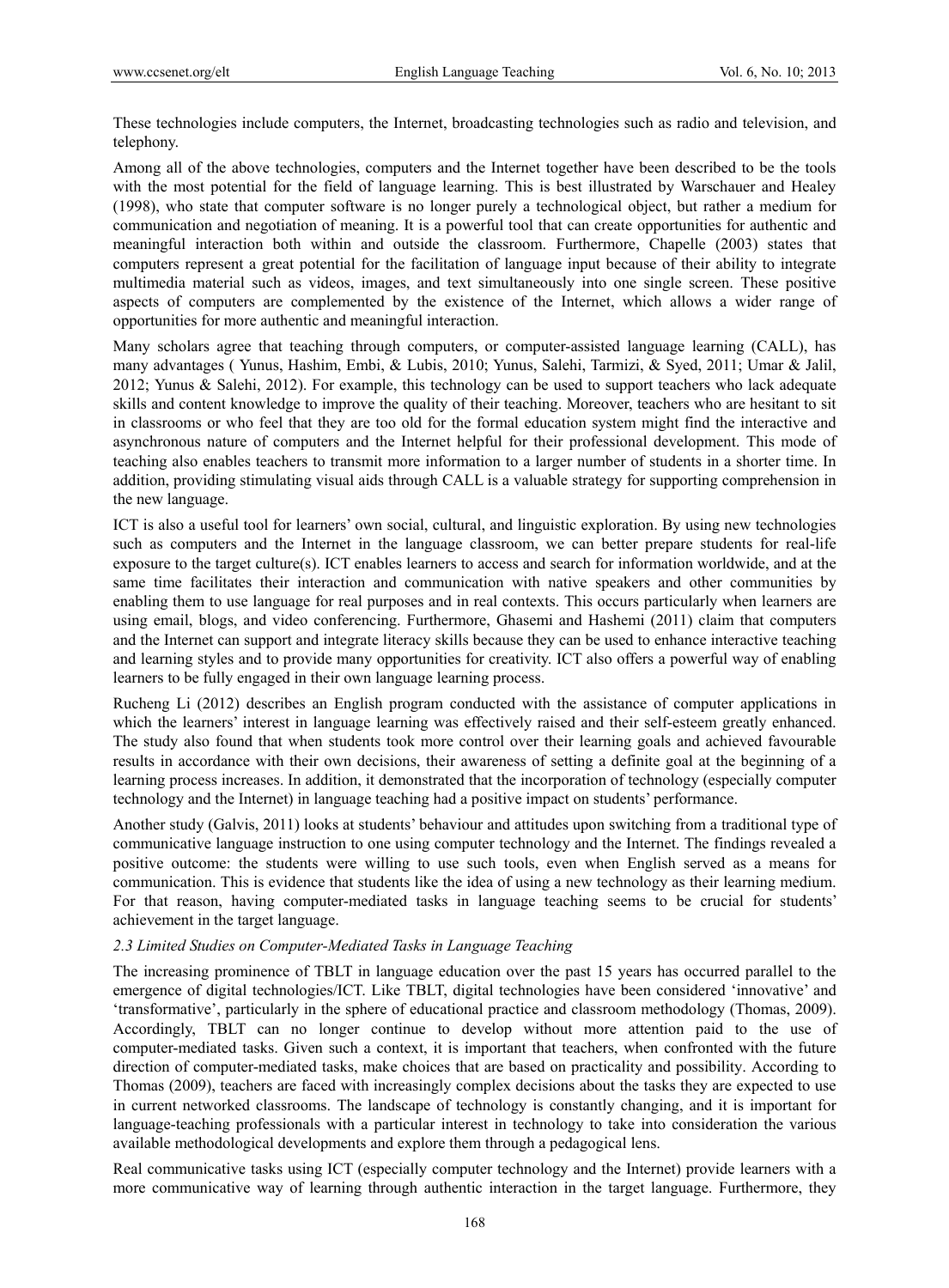enable learners to take charge of their own learning (Nunan, 2005; Ellis, 2003; Richards & Rodgers, 2001). In other words, learners are able to make all the decisions concerning their own learning. Computers and the Internet provide learners greater freedom and flexibility to learn at their own pace and convenience, whether within the context of a language course or beyond it. This is one reason that computer-mediated tasks can be an effective tool for teaching English as a second language (ESL).

Although it is clear that CALL is important for the future of TBLT, little research to date has focused on both together. This seems odd at first glance, as there is an obvious link between the two; indeed, Levy and Stockwell (2006), cited in Thomas and Reinders (2012), identified 'task' as the seventh most frequently used keyword identifier in their corpus of major CALL research between 1999 and 2005. This suggests that technology plays a powerful role in providing opportunities for learners to engage in authentic task-based activities, and we are likely to see more studies on pedagogical challenges in the integration of computer-mediated tasks in Asian contexts in the future. Of all the challenges in TBLT, the ones related to teachers' use of computer-mediated tasks are especially critical because teaching activities carried out in classroom usually depend on teachers' knowledge about and familiarity with a particular methodology related to ICT.

In line with the above, this study aims to investigate the level of use of computer-mediated tasks among teacher trainees during their teaching practicum. To help meet this aim, two research questions were addressed:

1) How do teacher trainees perceive the use of computer-mediated tasks in their language teaching?

2) What is the level of use of computer-mediated tasks amongst teacher trainees during their teaching practicum?

# **3. Methodology**

#### *3.1 Research Design*

This study employed both qualitative and quantitative research methods, including interviews and online questionnaires. The data were collected in 2013 from lecturers and teacher trainees in the Faculty of Languages and Communication at Sultan Zainal Abidin University (UniSZA) in Terengganu, Malaysia.

#### *3.2 Participants*

The questionnaire was administered to a total of 63 teacher trainees in two classes, all in the third year of a Diploma TESL course. In terms of their age, they were quite a homogeneous group, ranging from 20 to 21 years old.

In addition to students, nine lecturers were interviewed and their responses were recorded. The interview was done to get their view on the teacher trainees' use of technology-mediated tasks in ESL classrooms. As for educational background, three held a doctoral degree. They varied in terms of teaching experience: three of the nine lecturers had more than ten years of experience, three had five to ten years, and three had less than five years.

# *3.3 Instruments*

The instruments used in this study were adapted from Jeon and Hahn (2006) and Tabatabaei and Hadi (2011). We tested them for reliability and found that they had a Cronbach's alpha coefficient of .89, higher than the minimum of .7 as suggested in DeVellis (2003). The instrument was created as an online questionnaire with four sections: Part A: Demographic Information, Part B: Understanding of Tasks and TBLT, Part C: Attitudes towards the Use of Computer Technology in ESL Classrooms, and Part D: Views on the Implementation of Computer-mediated Tasks in Classrooms. The questionnaire was meant to gather data related to teacher trainees' views on the implementation of computer-mediated tasks in ESL classrooms. The survey was conducted on  $14<sup>th</sup>$ April 2013 in a computer laboratory at UniSZA. The teacher trainees were given 15 to 20 minutes to complete the survey. All 63 respondents completely answered the online questionnaire. (For the detailed questionnaire, see Appendix A.)

As for the interviews with the lecturers, the questions (see Appendix B) were formulated beforehand, and each interviewee spent 20–30 minutes with the interviewer answering the first four questions. Other questions were asked when the interviewer needed some clarification for the answers given by the interviewees.

#### **4. Data Collection and Analysis**

As mentioned above, this research makes use of both quantitative and qualitative methods, and the collected data were analysed accordingly. Data collected from the questionnaire was analysed quantitatively to determine students' views on the use of computer-mediated tasks in ESL classroom. On the other hand, the lecturers' views on the level of use of computer-mediated tasks in ESL classrooms among teacher trainees were analysed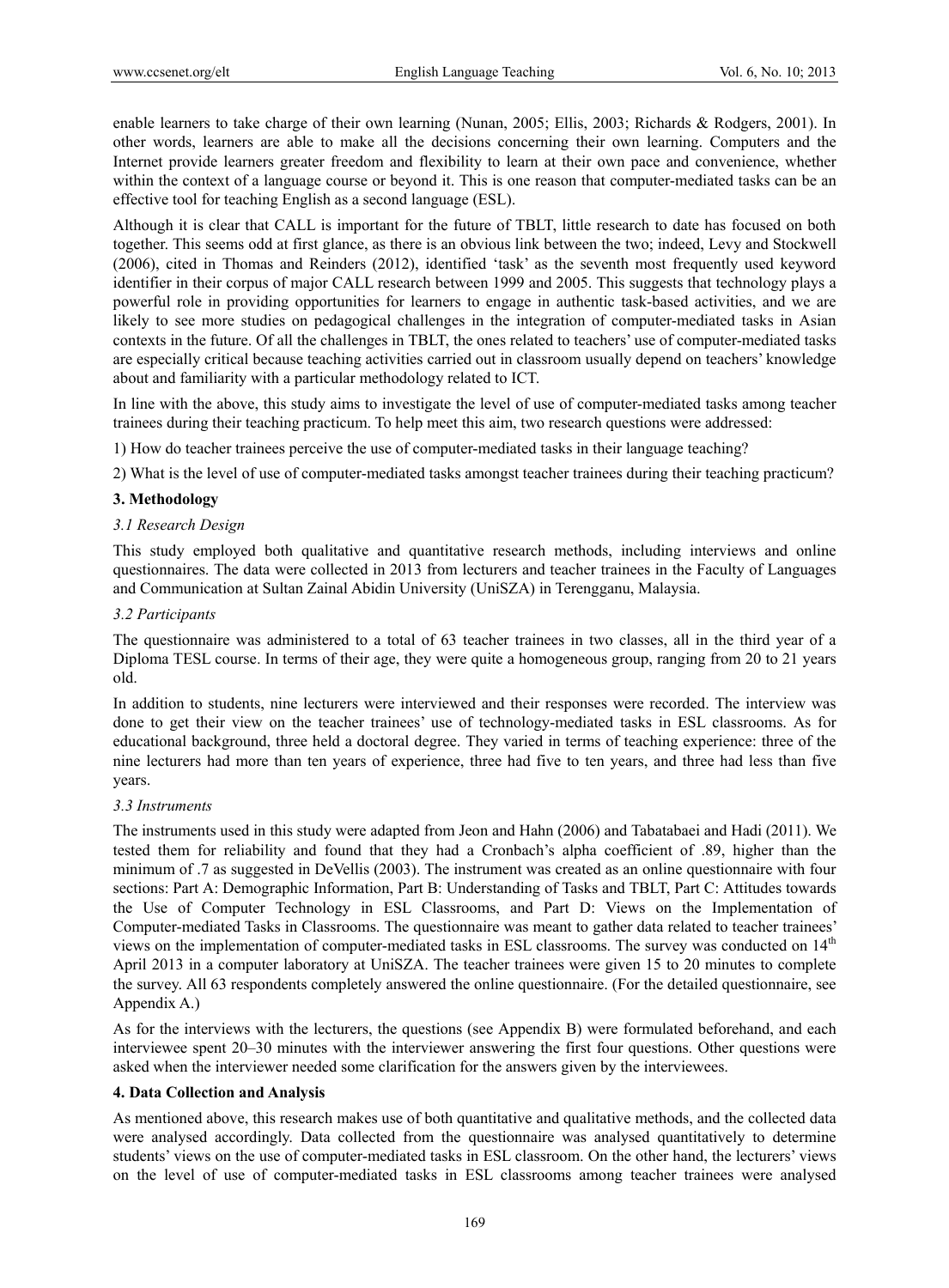#### qualitatively.

#### *4.1 Addressing the First Research Question*

To address the first research question, a quantitative analysis was carried out on students' responses to the questionnaire using SPSS version 17. The analysis was divided into three sub-sections, one each for Part B, C, and D of the questionnaire.

4.1.1 Teacher Trainees' Understanding of Task and TBLT

| Table 1. Teacher trainees' understanding of task and TBLT ( $N = 63$ ) |  |  |
|------------------------------------------------------------------------|--|--|
|                                                                        |  |  |

|    | Questionnaire Items                                                            | Strongly<br>Agree/<br>Agree $(\% )$ | Neutral<br>$(\%)$ | Strongly<br>Disagree/<br>Disagree $(\% )$ | M      | SD     |
|----|--------------------------------------------------------------------------------|-------------------------------------|-------------------|-------------------------------------------|--------|--------|
| 1. | A task is communicative goal directed.                                         | 60.3                                | 30.2              | 9.5                                       | 2.5079 | .66897 |
| 2. | A task involves a primary focus on meaning.                                    | 57.1                                | 36.5              | 6.3                                       | 2.5079 | .61887 |
| 3. | A task has a clearly defined outcome of<br>learning the target language.       | 66.7                                | 28.6              | 4.8                                       | 2.6190 | .58000 |
| 4. | A task is any activity in which the target<br>language is used by the learner. | 71.4                                | 20.6              | 7.9                                       | 2.6349 | .62994 |
| 5. | TBLT is consistent with the principles of<br>communicative language teaching.  | 69.8                                | 25.4              | 4.8                                       | 2.6508 | .57245 |
| 6. | TBLT is based on the student-centred<br>instructional approach.                | 73.0                                | 17.5              | 9.5                                       | 2.6349 | .65504 |
| 7. | TBLT includes three stages: pre task, task<br>implementation, and post task.   | 79.4                                | 17.5              | 3.2                                       | 2.7619 | .49885 |

Table 1 presents a percentage comparison of teacher trainees' responses to each of the seven items on the key concepts of tasks and TBLT. To simplify comparison, responses on the five-point scale were merged into a three-point simplified scale (strongly disagree & disagree, neutral, agree & strongly agree). Items 1–3 asked students to identify some key features of a task; the vast majority of respondents understood that a task has a communicative purpose (60.3%), a primary focus on meaning (57.1%), and a clearly defined outcome (66.7%). In response to item four, most teacher trainees (71.4%) understood a task as a kind of activity in which the target language is used by the learner. This implies that most of the teacher trainees generally agree with the definition of task as discussed in the literature review section. In response to item five, a clear majority of teacher trainees (69.8%) stated that task-based instruction is consistent with communicative language teaching. Items six and seven were concerned with the instructional philosophy and stages of task-based learning; the responses reveal that most teacher trainees (73.0%) see TBLT as a student-centred approach, and that more than half of the teacher trainees (79.4%) recognized three different stages in TBLT (pre-task, task implementation, and post-task).

4.1.2 Teacher Trainees' Attitudes towards the Use of Computer Technology in the ESL Classroom

| <b>Ouestionnaire Items</b>                             | Strongly<br>Agree/<br>Agree $(\% )$ | Neutral<br>$(\%)$ | Strongly<br>Disagree/<br>Disagree $(\% )$ | M      | SD     |
|--------------------------------------------------------|-------------------------------------|-------------------|-------------------------------------------|--------|--------|
| Computer technology is a valuable tool for<br>teachers | 90.5                                | 6.3               | 32                                        | 2.8730 | .42091 |
| Computer technology helps teachers teach 92.1          |                                     | 4.8               | 3.2                                       | 2.8889 | .40605 |

Table 2. Teacher trainees' attitudes toward the use of computer technology in ESL classrooms ( $N = 63$ )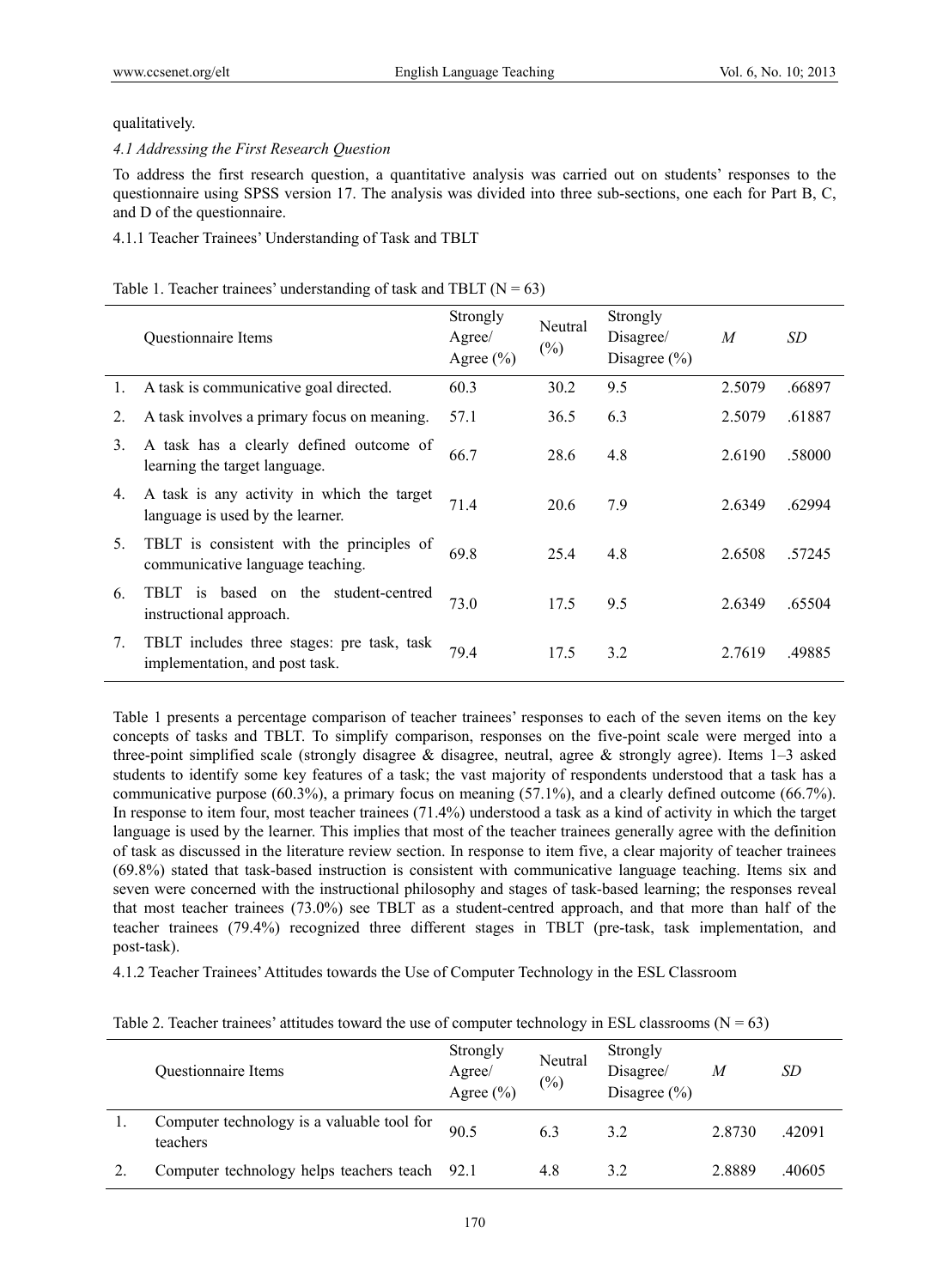|     | in more effective ways                                                                                                       |      |      |      |        |        |
|-----|------------------------------------------------------------------------------------------------------------------------------|------|------|------|--------|--------|
| 3.  | Computer technology will change the way<br>that I teach                                                                      | 88.9 | 9.5  | 1.6  | 2.8730 | .38066 |
| 4.  | Computer technology will change the way<br>that students learn in my classes                                                 | 95.2 | 1.6  | 3.2  | 2.9206 | .37251 |
| 5.  | technology<br>Computer<br>helps<br>students<br>understand concepts in more<br>effective<br>ways                              | 88.9 | 9.5  | 1.6  | 2.8730 | .38066 |
| 6.  | Computer technology helps students learn<br>because it allows them to express their<br>thinking in better and different ways | 88.9 | 11.1 | 0.0  | 2.8889 | .31679 |
| 7.  | Computer technology as a teaching tool<br>excites me                                                                         | 88.9 | 9.5  | 1.6  | 2.8730 | .38066 |
| 8.  | The use of computer technology<br>in<br>teaching and learning stresses me out                                                | 22.2 | 30.2 | 47.6 | 2.2540 | .80258 |
| 9.  | Computer technology is not conducive to<br>good teaching because it creates technical<br>problems                            | 17.5 | 31.7 | 50.8 | 2.3333 | .76200 |
| 10. | The idea of using computer technology in<br>teaching and learning makes me sceptical                                         | 20.6 | 38.1 | 41.3 | 2.2063 | .76535 |
| 11. | Computer technology is not conducive to<br>student's learning because it is not easy to<br>use                               | 31.7 | 31.7 | 36.5 | 2.0476 | .83141 |
| 12. | The use of computer technology<br>in<br>teaching and learning scares me                                                      | 42.9 | 25.4 | 31.7 | 1.8889 | .86343 |
| 13. | feel<br>comfortable<br>using<br>L<br>computer<br>technology as a tool in teaching                                            | 79.4 | 19.0 | 1.6  | 2.7778 | .45594 |

Table 2 presents the teacher trainees' attitudes towards the use of computer technology tools in their language classrooms. First, in response to item one and two, most of the teacher trainees agreed that computer technology is a valuable tool for teachers (90.5%) and that it helps them to teach in more effective ways (92.1%). Most of them believed that computer technology will change the way they teach (88.9%) and eventually will change the way students learn in classes (95.2%). In response to item five and six, teacher trainees were mostly in agreement that computer technology may help students understand concepts in more effective ways (88.9%), thus helping students learn because it allows them to express their thinking in better and different ways (88.9%). Regarding excitement, it was found that 88.9% of the teacher trainees were excited to use computer technology as a teaching tool. For this reason, only 22.2% of all the teacher trainees found the use of computer technology stressful. More than half of them reported that computer technology does not usually create technical problems that affect their teaching (50.8%). Although the majority of responses indicated positive attitudes, some respondents agreed that the idea of using computer technology in teaching and learning makes them sceptical (20.6%). Some of them also thought that computer technology is not conducive to student's learning because it is not easy to use (31.7%) and that its use in teaching and learning scares them (42.9%). Although some respondents identified negative aspects of the use of computer technology, many of them felt comfortable using computer technology as a tool in teaching (79.4%).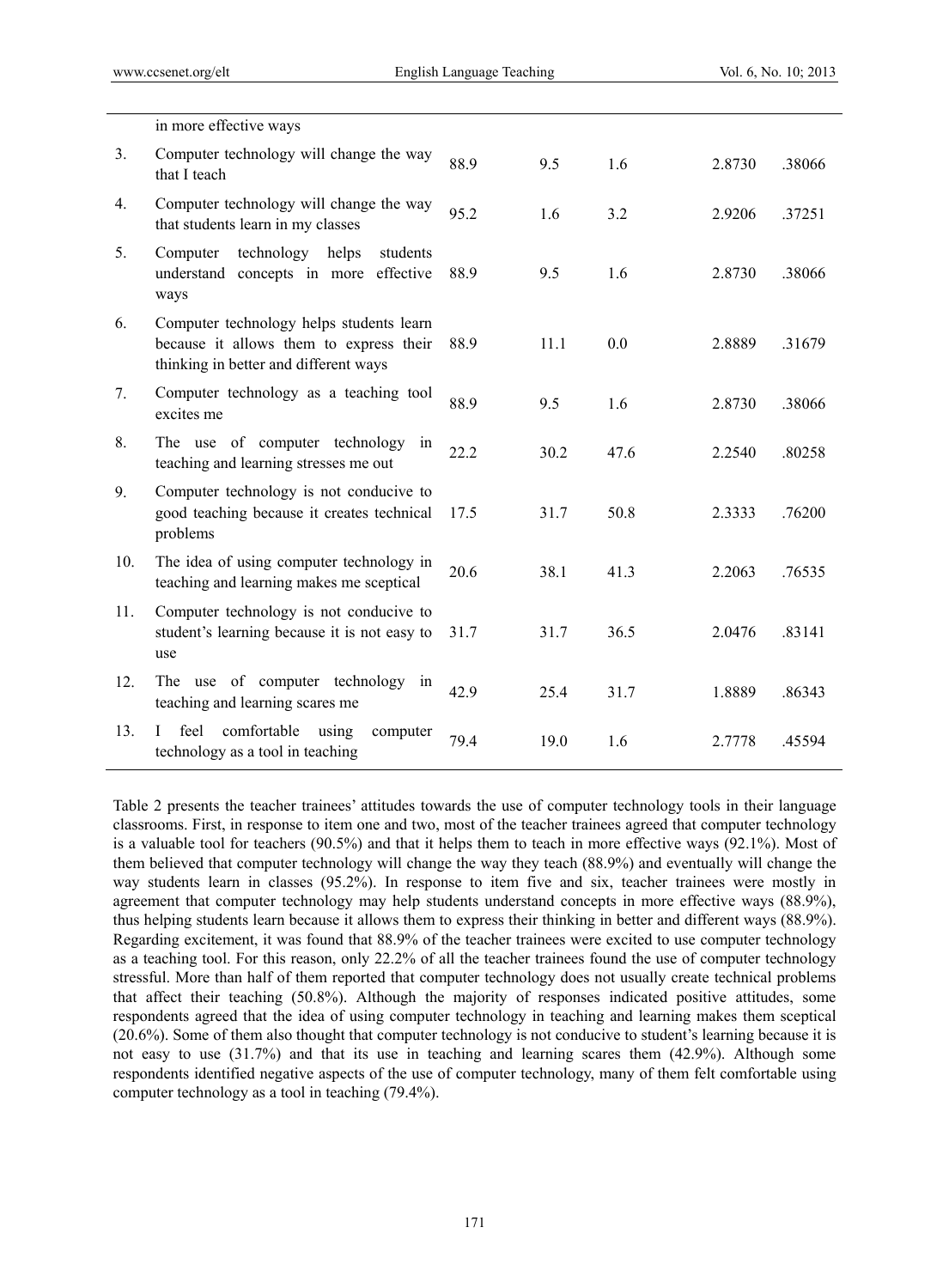|                  | Table 3. Teacher trainees' views on the implementation of computer-mediated tasks in ESL classrooms ( $N = 63$ )         |                                     |                   |                                           |                         |           |  |  |  |
|------------------|--------------------------------------------------------------------------------------------------------------------------|-------------------------------------|-------------------|-------------------------------------------|-------------------------|-----------|--|--|--|
|                  | Questionnaire Items                                                                                                      | Strongly<br>Agree/<br>Agree $(\% )$ | Neutral<br>$(\%)$ | Strongly<br>Disagree/<br>Disagree $(\% )$ | $\boldsymbol{M}$        | <b>SD</b> |  |  |  |
| $\overline{1}$ . | implementing<br>$\mathbf{I}$<br>interested<br>in<br>am<br>computer-mediated tasks in the classroom.                      | 74.6                                | 22.2              | 3.2                                       | 2.714<br>3              | .52143    |  |  |  |
| 2.               | Computer-mediated tasks provide a relaxed<br>atmosphere to promote target language use.                                  | 71.4                                | 23.8              | 4.8                                       | 2.666<br>7              | .56796    |  |  |  |
| 3 <sub>1</sub>   | Computer-mediated tasks activate learners'<br>needs and interests.                                                       | 77.8                                | 17.5              | 4.8                                       | 2.730<br>$\overline{2}$ | .54496    |  |  |  |
| 4.               | Computer-mediated<br>tasks<br>pursue<br>the<br>development of integrated skills in the<br>classroom.                     | 74.6                                | 22.2              | 3.2                                       | 2.714<br>3              | .52143    |  |  |  |
| 5.               | Computer-mediated<br>tasks<br>give<br>much<br>psychological burden to the teacher as a<br>facilitator.                   | 28.6                                | 20.6              | 50.8                                      | 2.222<br>$\overline{c}$ | .86964    |  |  |  |
| 6.               | Computer-mediated tasks require<br>much<br>preparation<br>time<br>compared to<br>other<br>approaches.                    | 17.5                                | 30.2              | 52.4                                      | 2.349<br>$\overline{2}$ | .76535    |  |  |  |
| 7.               | Computer-mediated tasks are proper for<br>controlling classroom arrangements.                                            | 58.7                                | 31.7              | 9.5                                       | 2.492<br>1              | .66897    |  |  |  |
| 8.               | Materials<br>for computer-mediated<br>tasks<br>should be meaningful and purposeful and<br>based on a real-world context. | 77.8                                | 19.0              | 3.2                                       | 2.746<br>$\mathbf{0}$   | .50699    |  |  |  |

# 4.1.3 Teacher Trainees' Views on the Implementation of Computer-Mediated Tasks in ESL Classrooms

|  | Table 3. Teacher trainees' views on the implementation of computer-mediated tasks in ESL classrooms ( $N = 63$ ) |  |
|--|------------------------------------------------------------------------------------------------------------------|--|
|  |                                                                                                                  |  |

In Table 3, the majority of the teacher trainees (74.6%) stated that they were interested in implementing computer-mediated tasks in the classroom. This is analogous to the teacher trainees' understanding of TBLT and positive attitudes towards the use of computer technology in language teaching. They agreed that computer-mediated tasks provide a relaxed atmosphere conducive to promoting target language use (71.4%), that they activate learners' needs and interests (77.8%), and that they pursue the development of integrated skills in the classroom (74.6%). Many of the respondents (50.8%) disagreed that computer-mediated tasks give much psychological burden to them. In addition, more than half of the respondents (52.4%) did not agree that they need much preparation time and 58.7% stated that they agreed that computer-mediated tasks are proper for controlling classroom arrangements. A majority (77.8%) agreed that materials for computer-mediated tasks should be meaningful, purposeful, and based on real world contexts.

# *4.2 Addressing the Second Research Question*

Qualitative data was mainly taken from interviews conducted with the nine faculty members (8 female, 1 male) of the English department who had observed the teacher trainees during their practicum. The teaching practicum had been carried out for three months in local primary schools and each teacher trainee was observed four times throughout the practicum. All of the lecturers had experience instructing the teacher trainees in computer-mediated tasks in classrooms. However, not all of them used computer-mediated tasks themselves every time they were teaching. Using thematic analysis, it was found that four of the nine lecturers prefer not to frequently use computer-mediated tasks because of difficulties in preparing the tasks. This is simply because they do not know much of the latest technology used in education. In addition, one of these four stated that preparing the materials for computer-mediated tasks requires more time because she must plan alternatives in case there is no electricity or when technical problems occurs. Two lecturers responded that they use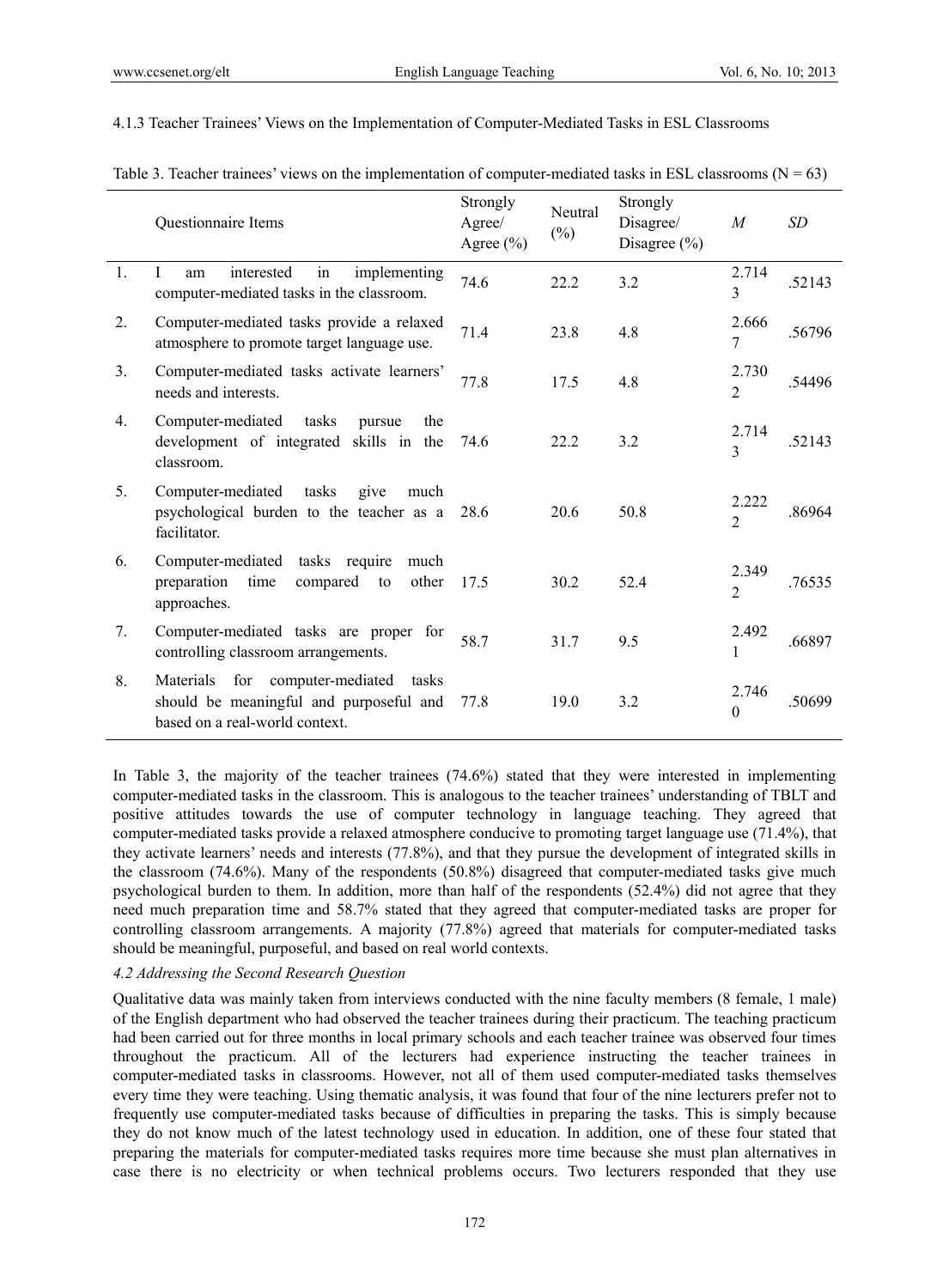computer-mediated tasks quite often and the three said that they use it in every class.

In response to item two, all of the lecturers said that they do not explicitly show the teacher trainees how to use computer technology as a tool while giving tasks during teaching. They explained that they mostly instruct the teacher trainees how to use tasks for face-to-face teaching, but not using computer technology as a teaching tool. For this reason, in response to item three and four, two lecturers reported that they had one student who did not use computer-mediated tasks while teaching in the practicum. The lecturers stated that 14 of their teacher trainees used computer-mediated tasks one to three times and that 47 used computer-mediated tasks throughout all of the four observations (see Table 4). Adapting the mean interpretation score from Oxford (1990), the data were analysed to determine the frequency of use of computer-mediated tasks. The groups of frequency levels are given below:

High: 4.5 to 5.0 (always used) and 3.5 to 4.4 (usually used)

Medium: 2.5 to 3.4 (sometimes used)

Low: 1.5 to 2.4 (usually not used) and 1.0 to 1.4 (never used)

|            | Never            | Once             | Twice            | Three Times      | Always        | $\boldsymbol{M}$ | SD      |
|------------|------------------|------------------|------------------|------------------|---------------|------------------|---------|
| Lecturer 1 | $\boldsymbol{0}$ | $\boldsymbol{0}$ | $\overline{2}$   | $\boldsymbol{0}$ | 5             | 4.4286           | .97590  |
| Lecturer 2 | $\mathbf{1}$     | $\boldsymbol{0}$ |                  | $\theta$         | 5             | 4.1429           | 1.57359 |
| Lecturer 3 | $\mathbf{0}$     | $\boldsymbol{0}$ | 1                | $\theta$         | 6             | 4.7143           | .75593  |
| Lecturer 4 | $\boldsymbol{0}$ | $\boldsymbol{0}$ | 2                | $\boldsymbol{0}$ | 5             | 4.4286           | .97590  |
| Lecturer 5 | $\mathbf{1}$     |                  | $\boldsymbol{0}$ | 2                | $\mathcal{E}$ | 3.7143           | 1.60357 |
| Lecturer 6 | $\theta$         | $\theta$         | $\theta$         | $\Omega$         | 7             | 5.0000           | .00000  |
| Lecturer 7 | $\boldsymbol{0}$ | $\boldsymbol{0}$ | $\overline{2}$   | $\theta$         | 5             | 4.4286           | .97590  |
| Lecturer 8 | $\mathbf{0}$     | 1                | $\boldsymbol{0}$ | 1                | 5             | 4.4286           | 1.13389 |
| Lecturer 9 | $\mathbf{0}$     | $\boldsymbol{0}$ | $\boldsymbol{0}$ |                  | 6             | 4.8571           | .37796  |

Table 4. Level of use of computer-mediated tasks among teacher trainees ( $N = 63$ )

Based on the mean presented in the table four, it was found that the level of use of computer-mediated tasks amongst teacher trainees was high (3.5 to 5.0).

# **5. Results and Discussion**

The responses in Part B indicate that the teacher trainees have a comparatively clear understanding of pedagogical benefits of tasks. More importantly, the teacher trainees demonstrated a considerable amount of practical understanding about the key concepts of TBLT. This could result from the fact that the current approach learned by these teacher trainees is focused on task-based learning and activity-oriented language aimed at improving learners' communicative competence.

The findings from Part C revealed that the majority of the teacher trainees have positive attitudes towards the integration of technology tools in their classroom teaching. This could be due to their experience with technology that supports and integrates literacy skills, as described by Ghasemi and Hashemi (2011), which helps these teacher trainees to teach in more effective ways. Despite this, there were some teacher trainees who believed that the integration of technology is not conducive to student's learning because it is not easy to use and indicated that its use scares them. This could result from the lack of exposure to technology integration in language teaching. For this reason, lecturers should be responsible for presenting this new learning environment so that future teachers will not be left behind.

The responses from Part D indicate that the teacher trainees' understanding of TBLT and positive attitudes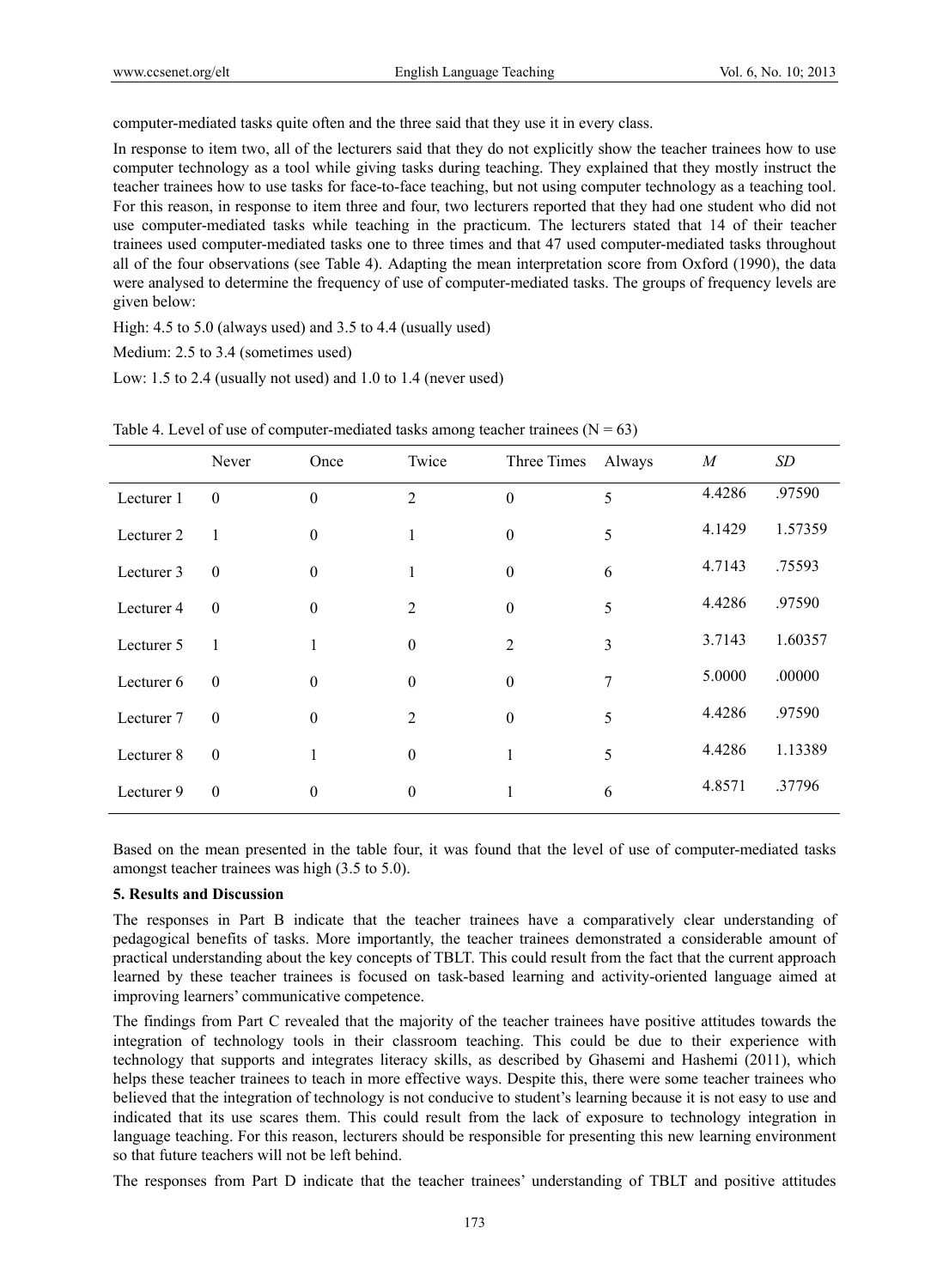towards the use of technology in language teaching somehow influenced their views on the implementation of computer-mediated tasks in language teaching. This may result from the fact that most of them are aware of the need to be flexible and dynamic in controlling the language learning environment, because the nature of language learning requires that learners actively participate in language use activities.

From the above findings, it is evident that the teacher trainees have positive perceptions towards the use of computer-mediated tasks in language teaching. The qualitative findings from the interview showed that the majority of the teacher trainees consistently used technology-mediated tasks during their teaching practicum. This indicates that the level of use of computer-mediated tasks amongst the teacher trainees during the teaching practicum was high, as indicated by Oxford (1990).This may be due to the fact that computer-mediated tasks can be used to help these teacher trainees in negotiating and communicating meaning, as stated earlier (Warschauer and Healey, 1998). Moreover, computer-mediated tasks may help the trainees to display all the language input simultaneously on one single screen (Chapelle, 2003).

Despite this expected result, the fact that there were two teacher trainees who did not use computer-mediated tasks at all revealed that these trainees might have different reasons for not implementing computer-mediated tasks in their classrooms. At the same time, certain teacher trainees decided not to use the computer-mediated tasks as frequently as others. As there were lecturers who did not frequently use computer-mediated tasks during their teaching, a possibility existed that certain teacher trainees received a lower level of exposure to these tasks than other trainees. As stated earlier, these teacher trainees faced complex decisions about the tasks that they were expected to use in the web-based environment (Thomas, 2012). Therefore, a lack of exposure to the use of computer-mediated technology may keep these teacher trainees behind the times. In light of this, it is necessary for teacher trainees to be given proper exposure to computer-mediated tasks so that they understand its basic principles as well as its techniques.

### **6. Conclusion**

Despite the positive views and attitudes of teacher trainees towards the use of computer-mediated tasks in the ESL classroom, it is necessary for these trainees to be given the opportunity to acquire knowledge about computer-mediated tasks related to planning, implementing, and assessing. This might be important for their ability to overcome potential obstacles that they come across in a classroom featuring computer-mediated tasks. At the same time, these teacher trainees must be trained in certain computer software with which they are not familiar, and must learn how to go about using those technologies in their task-based instruction. In addition, lecturers should also employ certain strategies to promote the use of computer-mediated tasks amongst their student teachers. This will help them to gain motivation to create a positive environment for exploring new ways of teaching.

If all factors that impede the use of computer-mediated tasks can be overcome, a large possibility might exist for students to acquire a second or foreign language in an authentic language learning environment. Therefore, both lecturers and teacher trainees should significantly adjust their teaching process to suit this new web-based environment. This is simply because the use of computer-mediated tasks can support teaching and learning in a number of ways. One of them is teachers can be assured that technology integrated into effective teaching and learning practices will foster students' motivation to learn. The ability to prepare an authentic language learning environment through the use of computer-mediated task will also give students a wide opportunity to communicate using the target language successfully. At the same time, teachers will be able to prepare themselves for future challenges that may require them to know more than just computers.

This study, even though it looked into the level of use of computer-mediated tasks among teacher trainees, there is no guarantee that these future teachers are ready to implement the use of computer-mediated tasks in their classrooms. Furthermore, current study did not look into the level of exposure the lecturers had given them through out their study years. Therefore, it would be fruitful for future research in the field of ICT in language education to investigate the correlation between future teachers' level of exposure to computer-mediated tasks and their readiness and willingness to implement these tasks in their own classrooms.

# **References**

- Ahlquist, S. (2013). "Storyline": A task-based approach for the young learner classroom. *ELT Journal*, *67*(1), 41-51. http://dx.doi.org/10.1093/elt/ccs052
- Butler-Pascoe, M. E., & Wiburg, K. (2003). *Technology and teaching English language learners*. New York: Allyn & Bacon.

Bygate, M. (1999). Task as context for the framing, reframing, and unframing of Language. *System, 27*(1),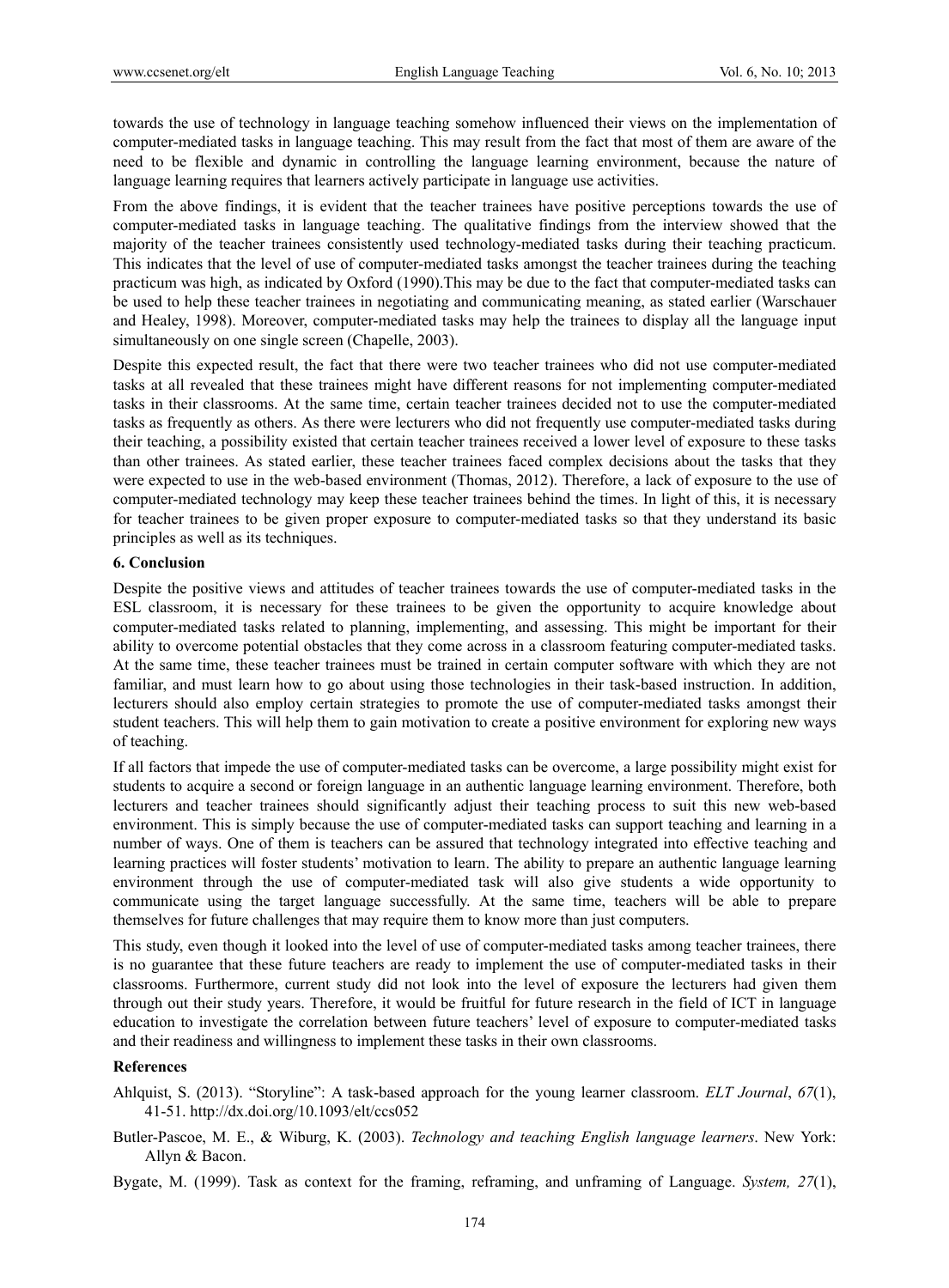33-48.

Bygate, M., Skehan, P., & Swain, M. (Eds.) (2001). *Researching pedagogic task*. Harlow: Pearson Education.

- Carless, D. (2002). *Implementing task-based learning with young learners, 56*(10), 389-396.
- Carless, D. (2009). Debate: Voices from Hong Kong*. Asian Journal of English Language Teaching, 19,* 49-66.
- Chapelle, C. (2003). *English language learning and technology: Lectures on applied linguistics in the age of information and communication technology*. Amsterdam/Philadelphia: John Benjamins Publishing.
- Davis, N., Preston, C., & Sahin, I. (2009). Training teachers to use new technologies impacts multiple ecologies: Evidence from a national initiative. *British Journal of Educational Technology*, *40*(5), 861-878. Retrieved from http://onlinelibrary.wiley.com/
- Deng, C., & Carless, D. (2009). *In a Task-based Innovation in,* 113-134.
- DeVellis, R. F. (2003). *Scale development: Theory and applications* (2nd Ed.). Thousand Oaks, California: Sage.
- Ellis, R. (2003). *Task-based language learning and teaching*. Oxford: Oxford University Press.
- Galvis, H. A. (2011). Transforming traditional communicative language instruction into computer technology based instruction: Experiences, challenges and considerations. *Revista Folios*, *34*, 93-102. Retrieved from http://www.pedagogica.edu.co/
- Ghasemi, B., & Hashemi, M. (2011). ICT: New wave in English language learning/teaching. *Procedia Social and Behavioral Sciences*, *15*, 3098-3102. http://dx.doi.org/10.1016/j.sbspro.2011.04.252
- Hassanzadeh, V., Gholami, R., Allahyar, N., & Noordin, N. (2012). Motivation and personality traits of TESL postgraduate students towards the use of information and communications technology (ICT) in second language teaching. *CSCanada Journal*, *5*(4), 74. http://dx.doi.org/10.5539/elt.v5n4p74
- Jeon, I. J. (2005). An analysis of task-based materials and performance: Focused on Korean high school English textbooks. *English Teaching*, *60*, 87-109.
- Jeon, I. J., & Hahn, J. W. (2006). Exploring EFL teachers' perceptions of task-based language teaching: A case study of Korean secondary school classroom practice. *Asian EFL Journal*, *8*(1), 123-143.
- Levy, M., & Stockwell, G. (2006). *CALL Dimensions: Options and issues in computer-assisted language learning.* Mahwah. NJ & London: Lawrence Erlbaum Associates.
- Marlia, P. (2002). Language teaching via the internet: Perception of English language teachers of higher learning institutions. *Technical and Social Research Journal*, *1*, 40-53. Retrieved from: http://eprints.utm.my/
- McDonough, K., & Chaikitmongkol, W. (2007). Teachers' and learners' reactions to a task-based EFL course in Thailand. *TESOL Quarterly*, *41*, 107-132.
- McMillan, J., & Schumacher, S. (2006). *Research in education: Evidence-based inquiry*. Boston: Pearson Education Inc.
- Nunan, D. (1989). *Designing tasks for the communicative classroom*. Cambridge: Cambridge University Press.
- Nunan, D. (2004). *Task-based language teaching*. Cambridge: Cambridge University Press.
- Nunan, D. (2005). Important tasks of English education: Asia-wide and beyond. *Asian EFL Journal*, *7*(3), 5-8.
- Tabatabaei, O., & Hadi, A. (2011). Iranian EFL teachers' perceptions of task-based language pedagogy. *CSCanada Journal, 1*(2), 1-9. http://dx.doi.org/10.3968/j.hess.1927024020110102.1566
- Oxford, R. L. (1990). *Language learning strategies: What every teacher should know*. New York: Newbury House.
- Richards, J., & Rodgers, T. (2001). *Approaches and methods in language teaching: A description and analysis*. Cambridge, UK: Cambridge University Press.
- Rucheng, Li. (2012). The influence of computer applied learning environment on EFL or ESL education. *Academy Publisher Journal*, *2*(1), 187-191. http://dx.doi.org/10.4304/tpls.2.1.187-191
- Aydin, S. (2013). Teachers' perceptions about the use of computers in EFL teaching and learning: The case of Turkey. *Computer Assisted Language Learning*, *26*(3), 214-233. http://dx.doi.org/10.1080/09588221.2012.654495
- Skehan, P. (1996). *A cognitive approach to language learning*. Oxford: Oxford University Press.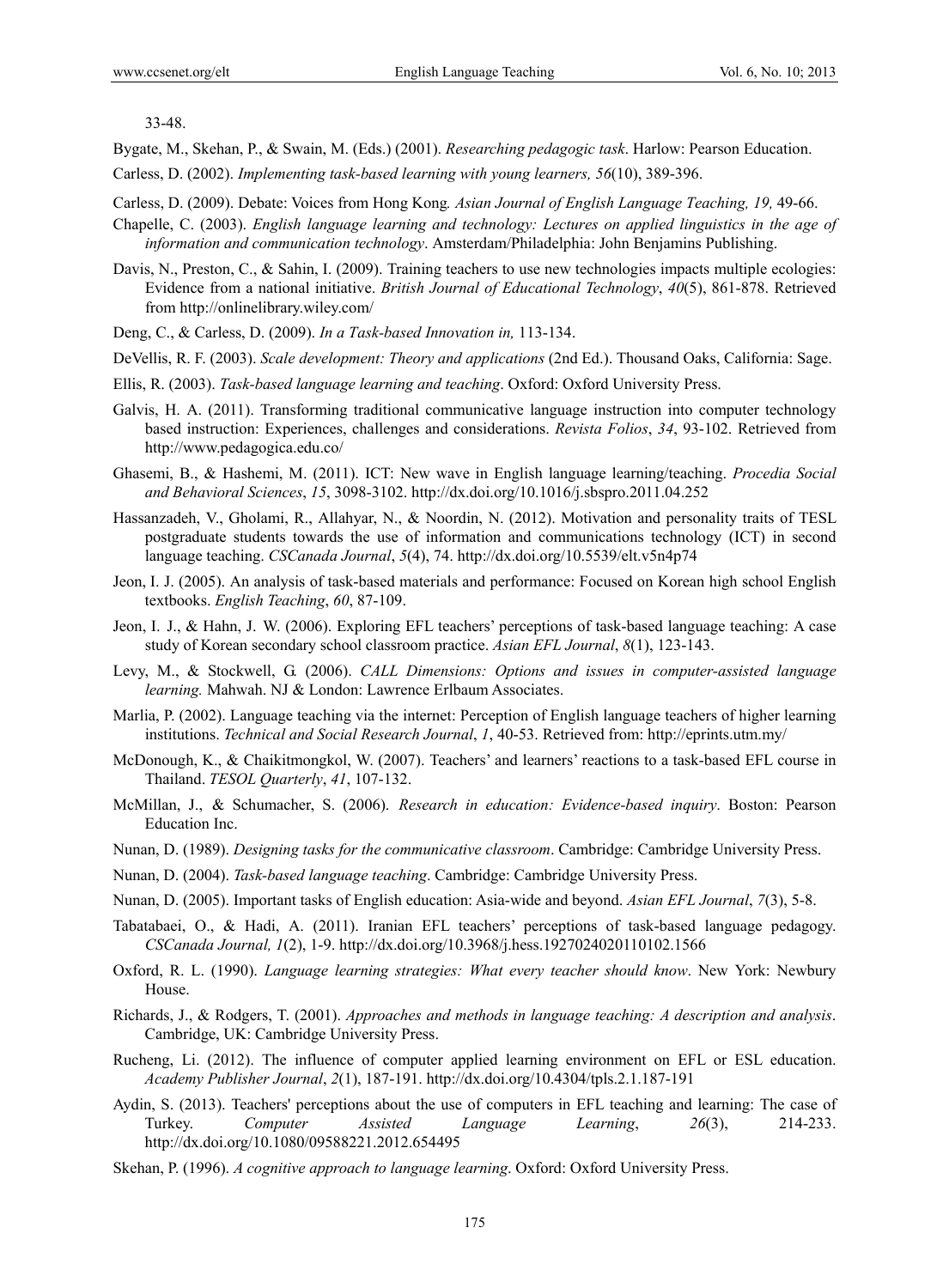- Thomas, M. (2009). *Handbook of research on web 2.0 and second language learning*. Hershey, PA & New York: IGI Global.
- Thomas, M., & Reinders, H. (2012). Task-based language learning and teaching with technology. *ReCALL*, *24*, 108-112. http://dx.doi.org/10.1017/S0958344011000310
- Umar, I. N., & Jalil, N. A. (2012). ICT Skills, Practices and Barriers of Its Use Among Secondary School Students. *Procedia-Social and Behavioral Sciences*, *46*, 5672-5676. http://dx.doi.org/10.1016/j.sbspro.2012.06.494
- Warschauer, M., & Healey, D. (1998). Computer and language learning: An overview. *Language Teaching*, *31*, 57-71.
- Willis, D., & Willis, J. (2007). *Doing task-based teaching*. Oxford: Oxford University Press.
- Willis, D., & Willis, J. (2009). Practitioners. *What are we to make of task-based learning and task-based teaching*, *63*(4), 173-176.
- Yunus, M. M., Hashim, H., Embi, M. A., & Lubis, M. A. (2010). The utilization of ICT in the teaching and learning of English: "Tell Me More." *Procedia-Social and Behavioral Sciences, 9,* 685-691. http://dx.doi.org/10.1016/j.sbspro.2010.12.218
- Yunus, Melor, & Salehi, H. (2012). The Effectiveness of Facebook Groups on Teaching and Improving Writing. *Students' Perceptions, 6*(1).
- Yunus, MMD, Salehi, H., Tarmizi, A., Syed, S., & Balaraman, S. (2011). Using Digital Comics in Teaching ESL Writing. *Wseas.us,* 53-58. Retrieved from http://www.wseas.us/e-library/conferences/2011/Montreux/COMICICBIO/COMICICBIO-07.pdf

# **Appendices**

Appendix A: Student Questionnaires

Part A. Demographic Information

- (1) Gender
- (2) Age
- (3) Semester
- (4) State
- (5) How many hours (average) do you usually work online in a day?
- (6) Participation in development courses related to the integration of technology tools in teaching and learning.

□ Never □ Once □ More than once

Part B. Understanding of Tasks and TBLT

The following are statements aimed to investigate the individual's knowledge of task based language teaching (TBLT). For each of the following statements, please choose your answer based on the given scale below:

- 1–StronglyDisagree
- 2–Disagree
- 3–Neutral
- 4–Agree
- 5–StronglyAgree

|                | A task is a communicative goal directed.                                 |  |  |  |
|----------------|--------------------------------------------------------------------------|--|--|--|
|                | A task involves a primary focus on meaning.                              |  |  |  |
|                | A task has a clearly defined outcome of learning the target<br>language. |  |  |  |
| $\overline{4}$ | A task is any activity in which the target language is used by the       |  |  |  |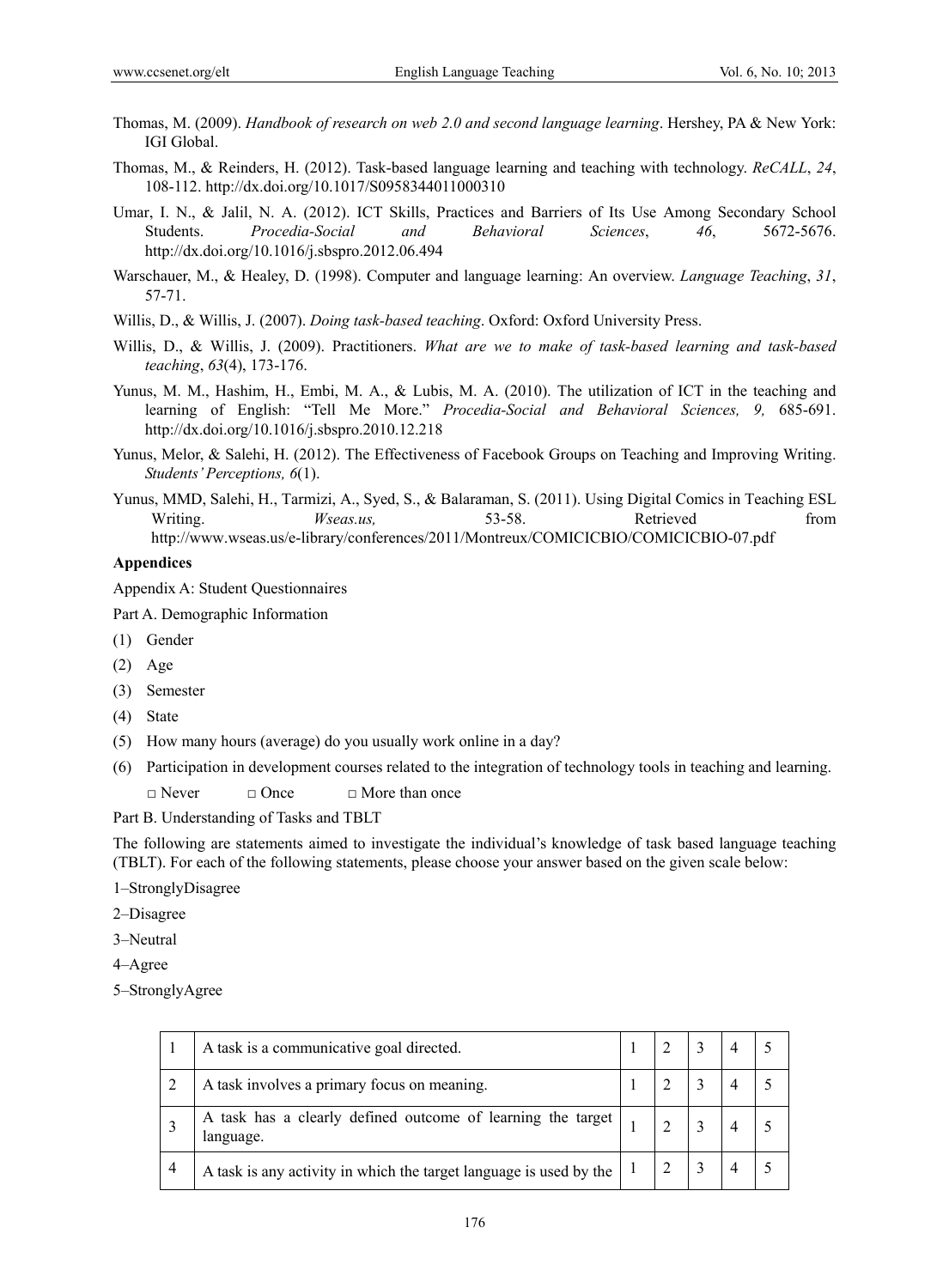|   | learner.                                                                      |  |  |  |
|---|-------------------------------------------------------------------------------|--|--|--|
|   | TBLT is consistent with the principles of communicative<br>language teaching. |  |  |  |
| 6 | TBLT is based on the student-centred instructional approach.                  |  |  |  |
|   | TBLT includes three stages: pre-task, task implementation, and<br>post-task.  |  |  |  |

Part C. Attitudes toward the Use of Computer Technology in ESL Classroom

The following statements address teacher trainees' attitudes toward the use of computer technology in ESL classroom. Please choose your answer based on the given scale below:

- 1–Strongly Disagree
- 2–Disagree
- 3–Neutral
- 4–Agree
- 5–Strongly Agree

| $\mathbf{1}$   | Computer technology is a valuable tool for teachers                                                                       | $\mathbf{1}$ | $\overline{2}$ | 3              | $\overline{4}$ | 5 |
|----------------|---------------------------------------------------------------------------------------------------------------------------|--------------|----------------|----------------|----------------|---|
| $\overline{2}$ | Computer technology helps teachers teach in more effective<br>ways                                                        | $\mathbf{1}$ | $\overline{2}$ | 3              | $\overline{4}$ | 5 |
| $\overline{3}$ | Computer technology will change the way that I teach                                                                      | $\mathbf{1}$ | $\overline{2}$ | 3              | $\overline{4}$ | 5 |
| $\overline{4}$ | Computer technology will change the way that students learn in<br>my classes                                              | $\mathbf{1}$ | $\overline{c}$ | 3              | $\overline{4}$ | 5 |
| 5              | Computer technology helps students understand concepts in<br>more effective ways                                          | $\mathbf{1}$ | $\overline{2}$ | 3              | $\overline{4}$ | 5 |
| 6              | Computer technology helps students learn because it allows<br>them to express their thinking in better and different ways | $\mathbf{1}$ | $\overline{2}$ | 3              | $\overline{4}$ | 5 |
| $\overline{7}$ | Computer technology as a teaching tool excites me                                                                         | 1            | $\overline{2}$ | 3              | $\overline{4}$ | 5 |
| 8              | The use of technology in teaching and learning stresses me out                                                            | $\mathbf{1}$ | $\overline{2}$ | 3              | $\overline{4}$ | 5 |
| 9              | Technology is not conducive to good teaching because it creates<br>technical problems                                     | $\mathbf{1}$ | $\overline{2}$ | 3              | $\overline{4}$ | 5 |
| 10             | The idea of using technology in teaching and learning makes<br>me sceptical                                               | $\mathbf{1}$ | $\overline{2}$ | 3              | $\overline{4}$ | 5 |
| 11             | Technology is not conducive to student's learning because it is<br>not easy to use                                        | $\mathbf{1}$ | $\overline{2}$ | $\overline{3}$ | 4              | 5 |
| 12             | The use of technology in teaching and learning scares me                                                                  | 1            | $\overline{2}$ | 3              | $\overline{4}$ | 5 |
| 13             | I feel comfortable using technology as a tool in teaching                                                                 | $\mathbf{1}$ | $\overline{c}$ | 3              | $\overline{4}$ | 5 |

Part D. Implementing Computer-Mediated Tasks in ESL Classrooms

The following statements concentrate on teacher trainees' views on implementing technology-mediated tasks in classrooms. Please choose your answer based on the given scale below:

1–Strongly Disagree